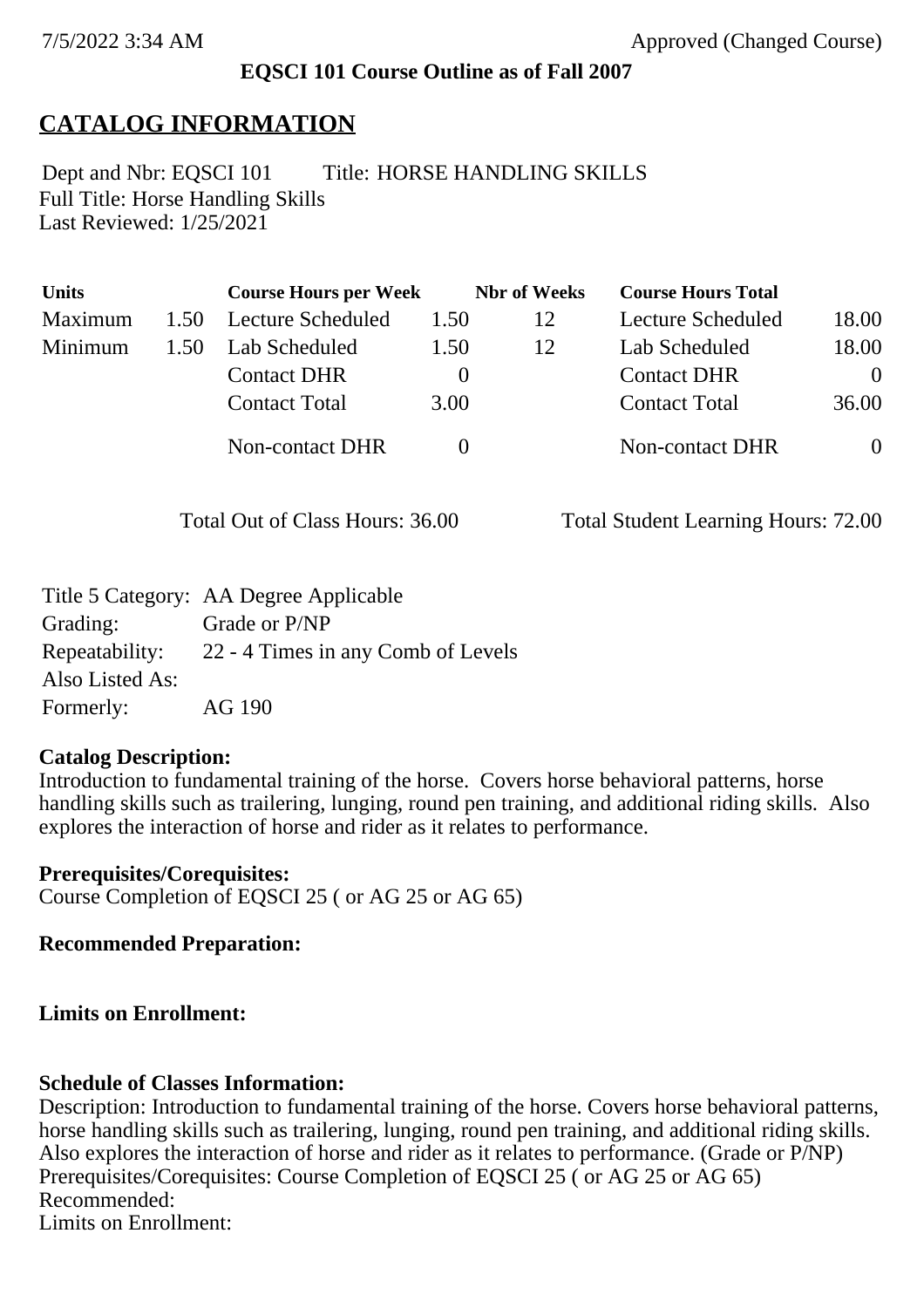# **ARTICULATION, MAJOR, and CERTIFICATION INFORMATION:**

| <b>AS Degree:</b><br><b>CSU GE:</b> | Area<br><b>Transfer Area</b> | Effective:<br>Effective: | Inactive:<br>Inactive: |
|-------------------------------------|------------------------------|--------------------------|------------------------|
| IGETC:                              | <b>Transfer Area</b>         | Effective:               | Inactive:              |
| <b>CSU Transfer:</b>                | Effective:                   | Inactive:                |                        |
| <b>UC</b> Transfer:                 | Effective:                   | Inactive:                |                        |

### **CID:**

**Certificate/Major Applicable:** 

[Certificate Applicable Course](SR_ClassCheck.aspx?CourseKey=EQSCI101)

# **COURSE CONTENT**

### **Outcomes and Objectives:**

Upon completion of this course, the student will be able to:

- 1. Analyze horse behavior patterns and recommend probable safe management solutions.
- 2. Demonstrate proper restraint techniques.
- 3. Identify and practice skills needed for basic safe horse handling.
- 4. Demonstrate use of innovative techniques in equine training.
- 5. Demonstrate proper horse trailering practices.
- 6. Describe common methods of horse selection and their advantages.
- Repeating students:
- 1. Utilize more complex training skills to overcome a horse's natural instincts/characteristics that serve as protective mechanisms (fear, fight/flight).
- 2. Utilize more complex training skills to overcome a horse's natural reflexes and bad behavior.
- 3. Utilize more advanced horse training methods related to complex behavioral issues.

## **Topics and Scope:**

- I. Riding
	- A. Horse and rider interaction
	- B. Horse behavioral patterns as related to performance
	- C. Safe management solutions
	- D. Riding skills
- II. Proper restraint techniques
	- A. Restraint methods
	- B. Proper use
- III. Proper lunging technique
	- A. Demonstration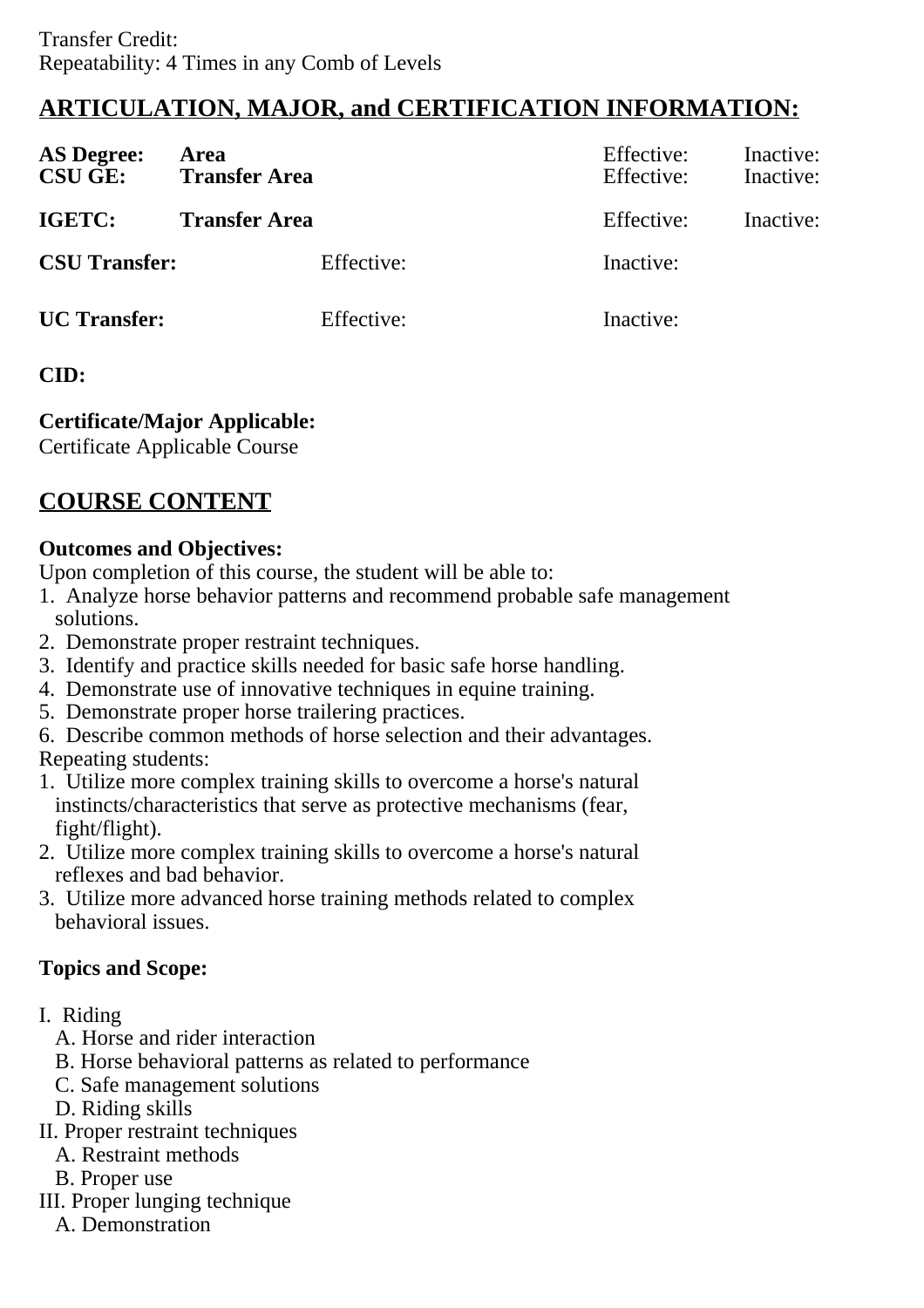- B. Practice
- IV. Round pen training
	- A. Advantages and disadvantages
	- B. Techniques: new and innovative
	- C. Demonstration
	- D. Student participation
- V. Horse trailering
	- A. Types of trailers
	- B. Loading
	- C. Safety
- D. Estimating age
- VI. Other considerations
	- A. Proper first aid techniques
	- B. Proper catching and grooming techniques
	- C. Leg wrapping for transportation
- VII. Selecting a horse
	- A. Selection methods
	- B. Determining a horse's age
	- C. Advantages and disadvantages of leasing vs. purchasing a horse
- VIII. With course repeat
	- A. More complex training skills to overcome a horse's natural instincts/characteristics that serve as protective mechanisms (fear, fight/flight)
	- B. More complex training skills to overcome a horse's natural reflexes and bad behavior
	- C. More advanced horse training methods related to complex behavioral issues

## **Assignment:**

- 1. Reading assignments: average 15 pages per week.
- 2. Writing assignments: worksheets, class notes, and study guides; write a 3-5 page paper on horse selection, describing process, considerations, and conclusions.
- 3. Skill demonstrations: horse handling skills such as trailering, lunging, round pen training.
- 4. Quizzes (1-3); final exam.

With course repeat, skill demonstrations related to:

- 1. Utilizing more complex training skills to overcome a horse's natural instincts/characteristics that serve as protective mechanisms (fear, fight/flight).
- 2. Utilizing more complex training skills to overcome a horse's natural reflexes and bad behavior.
- 3. Utilizing more advanced horse training methods related to complex behavioral issues.

# **Methods of Evaluation/Basis of Grade:**